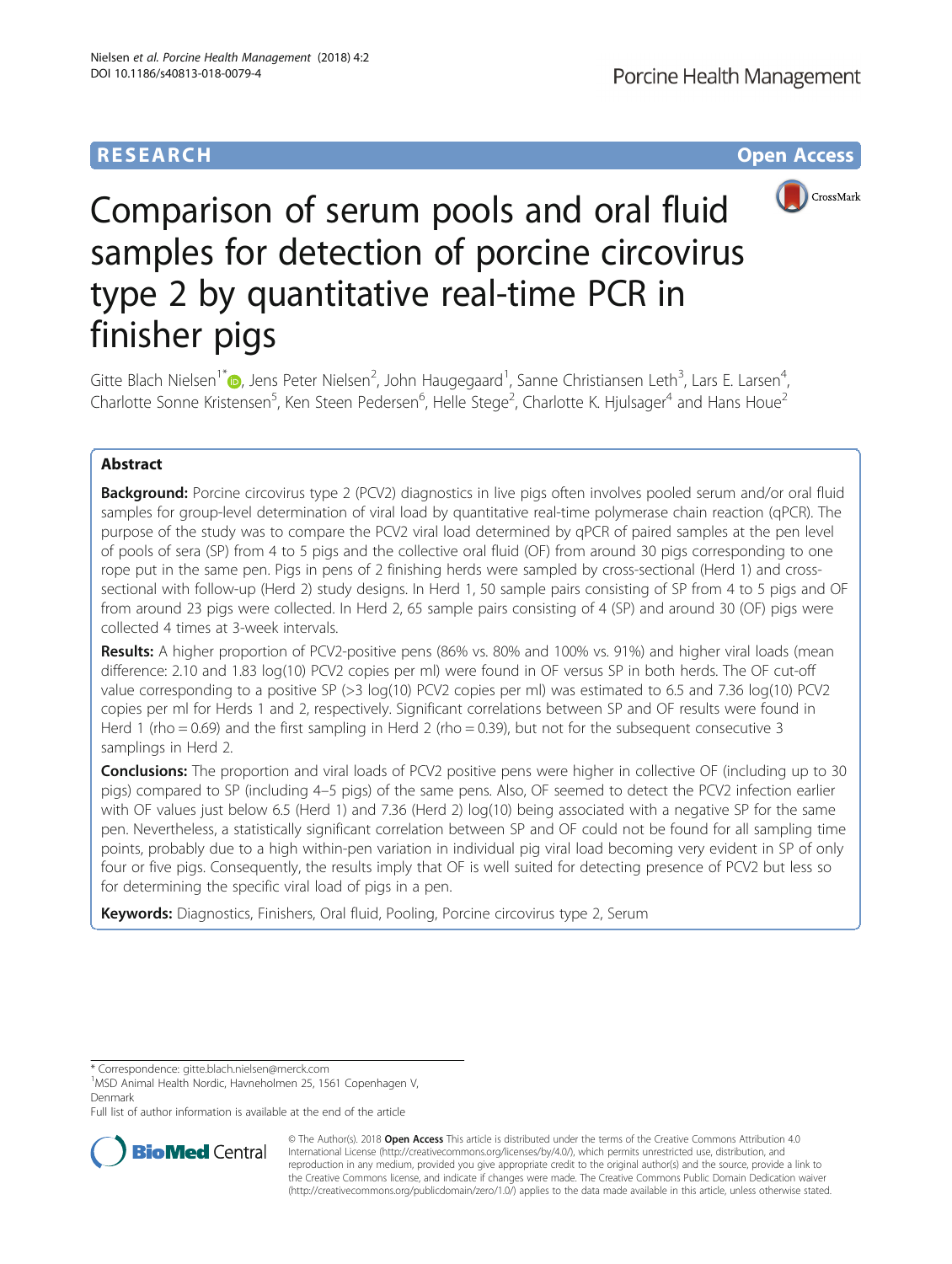# Background

Porcine circovirus type 2 (PCV2), a circular, singlestranded, non-enveloped DNA virus has been demonstrated to be present in almost all commercial swine herds worldwide [\[1, 2](#page-8-0)]. PCV2 is the essential infectious agent involved in post-weaning multi-systemic wasting syndrome (PMWS) in pigs [\[3](#page-8-0), [4\]](#page-8-0). The virus has been detected in serum and tissues (lymph nodes, lung, tonsil, kidney, liver, heart) and is shed in a variety of secretions (nasal, oral, fecal, urinary) [[5](#page-8-0)–[7](#page-8-0)]. In serum, individual viral loads above 7 log(10) PCV2 copies per ml serum have been associated with occurrence of clinical signs [\[8](#page-8-0)–[10\]](#page-8-0). Currently, however, infection with PCV2 most commonly leads to subclinical infections that still negatively impact production parameters resulting in economic losses for the farmer [[11](#page-8-0)]. Thus, the average daily gain has been found significantly reduced in pigs with viral loads as low as 4.3–5.3 log(10) PCV2 copies per ml serum [[12](#page-8-0)].

Vaccination provides an effective tool to control PCV2 infections [[13](#page-8-0)–[17](#page-8-0)] but is an extra cost. Valid diagnostic tests enabling determination of the PCV2 viral load in a specific herd are therefore crucial when deciding whether or not to vaccinate. Furthermore, in cases of subclinical infections or infection with non-specific clinical signs, methods to confirm the diagnosis without euthanasia of pigs are highly preferable. For this purpose, virus detection in serum samples by quantitative realtime polymerase chain reaction (qPCR) has been widely used. To save laboratory costs in clinical swine practice, it has furthermore become increasingly popular to pool serum samples and then interpret the result as being representative for the age group sampled. Serum samples and nasal swabs have been suggested to be more suitable for evaluating PMWS status for a group of pigs than for individuals [[9\]](#page-8-0) and pooled samples could be a further development of this. However, it was later concluded that qPCR testing of pooled serum samples was not sufficiently reliable for diagnosis of PMWS at herd level but might be useful for determination of viral loads [\[18](#page-8-0)].

In the last 10 years, oral fluid sampling has gained growing interest as an even more cost and time-saving method while also considering animal welfare. The sampling procedure consists of hanging a cotton rope in a pen for the pigs to chew on, followed by wringing of the rope to release the oral fluid. The method was initially described in 2008 [[19](#page-8-0), [20](#page-8-0)], and the suitability of oral fluids for diagnosing different porcine pathogens by PCR such as PRRSV, swine influenza virus, foot-and-mouth disease virus, African and classical swine fever viruses as well as *Haemophilus parasuis* and *Streptococcus suis* has since been demonstrated [\[20](#page-8-0)–[23\]](#page-8-0). Also for PCV2, qPCR of oral fluid has been proven valid for detection of infection [\[19, 24](#page-8-0)–[26\]](#page-8-0).

Some previous studies have compared detection and load of PCV2 by PCR in serum and oral fluid. A fair agreement between individual PCV2-positive serum and oral fluid samples (kappa = 0.24) but a poor agreement between pooled serum and oral fluid collected from pen-housed pigs (kappa = 0.001, 8–15 pigs per pen) has been found [\[27](#page-8-0)]. Another study reported that in 57 oral fluid samples of 3 PCV2-inoculated pens, 56 samples were PCV2-positive, whereas all 19 oral fluid samples in one pen of negative control pigs were PCV2-negative. Consequently, a sensitivity of 98% and a specificity of 100% of oral fluid were calculated [\[25, 28](#page-8-0)]. A very recent study found a higher proportion of PCV2-positive pens when PCR-analysis was done on oral fluid (11–23 pigs per pen) compared to pooled serum (2–4 pigs) and a relatively high, but non-significant, correlation  $(r = 0.76)$ between viral loads in the two sample types [[29\]](#page-8-0). A similar correlation ( $r = 0.78$ ) between viral loads in oral fluid (20–30 pigs per pen) and pooled serum (5 pigs) was found to be significant in another study [\[24](#page-8-0)]. One small experimental study reported a difference in the median viral loads between oral fluid and serum of around 1 log(10) based on 10 repeated samplings of the same pen [[30\]](#page-8-0). A similar difference between mean viral loads in oral fluid and pooled serum samples at one sampling time point (including 40 pens) has been mentioned briefly elsewhere [\[29\]](#page-8-0).

The inconclusive and limited number of studies regarding the association between viral loads in pooled serum and oral fluid at pen level and possible differences between PCR-assays require further elucidation by including additional herds/samples for the comparison. Moreover, since both oral fluid and pooled serum sampling are done with the purpose of diagnosing PCV2 infection in a group of pigs, determination of the oral fluid viral load corresponding to a positive serum pool is relevant for practical validation of oral fluid as a substitute for serum pools. Consequently, the objectives of this study were to: 1) determine the oral fluid viral load cutoff agreeing best with a PCV2-positive serum pool and 2) compare viral loads of PCV2 in serum pools and collective oral fluid from pigs in the same pen.

# Methods

# Herds

Serum and oral fluid samples were collected in 2 PCV2 infected finishing herds (Herd 1 and 2). Neither of the herds experienced clinical signs attributable to PCV2 infection (wasting, dyspnea or enlarged lymph nodes) [\[11](#page-8-0)]. Herd 1 was a conventional herd known to be seropositive for porcine reproductive and respiratory syndrome virus (PRRSv) and samples were collected in August 2010. Herd 2 was a specific-pathogen-free herd (free from Mycoplasma hyopneumoniae, Actinobacillus pleuropneumoniae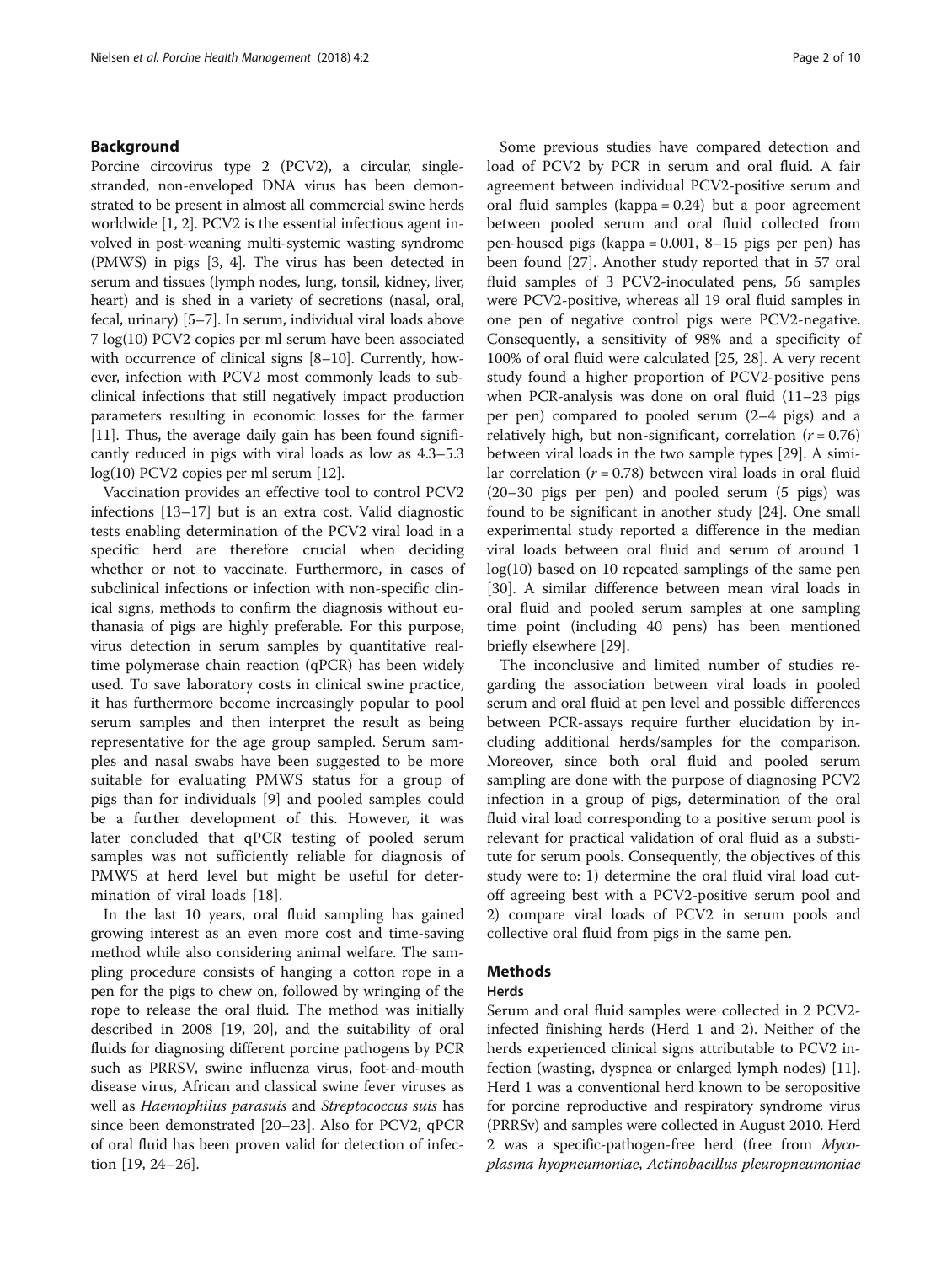type 2 + 6 + 12 and PRRSv) and samples were collected between September 2014 and July 2015 as a part of a larger field trial. None of the herds vaccinated against PCV2 prior to initiation of sampling, but in the field trial in Herd 2, half of the finishers were vaccinated during sample collection as a part of a PCV2 vaccine trial. However, only PCV2-qPCR results from the non-vaccinated group were included in the present study and an overview of the serum results have been presented briefly elsewhere [\[31\]](#page-8-0).

### Sample size calculations

At the time of sampling in Herd 1 (August 2010), no previous studies had estimated the correlation coefficient between serum pools and oral fluid samples and the interest of the study was therefore to determine whether or not a correlation existed. Therefore, the sample size calculation was based on detecting a correlation coefficient equal to or higher than 0.4 at a significance level of 95% and a power of 0.8 corresponding to a sample size of 47 [\[32\]](#page-8-0). In Herd 2 (where the primary purpose was to detect a difference in feed conversion rate between vaccinated and control pigs), a sample size of 65 pens was estimated [[31](#page-8-0)], which in terms of correlation between serum and oral fluid corresponded to detecting a significant correlation at a 95% level with a power of 0.8, if the correlation coefficient was equal to or higher than 0.34 [\[32\]](#page-8-0).

#### Study design

The study design in Herd 1 was cross-sectional with all samples collected from pigs of 3 different age groups in one day. The study design in Herd 2 was cross-sectional with follow-up consisting of totally 4 repeated samplings of the same pigs/pens at 3-week intervals. Serum and oral fluid were collected simultaneously at each sampling.

# Selection of study units

The study unit was the pen. Herd 1 had a total of 64 pens of which 50 were randomly (with age-stratification) selected for sampling [\[33](#page-9-0)]. In Herd 2, all pens with nonvaccinated finishers in 14 finishing batches were sampled, corresponding to a total number of 65 pens, each sampled 4 times. Pigs for blood sampling within the pens were selected as every  $n<sup>th</sup>$  pig in the pen depending on the number of pigs per pen, assuring that 5 or 4 pigs per pen were selected in Herd 1 and 2, respectively. In Herd 2, the same 4 pigs per pen were bled at the 4 consecutive sampling time points (unless death or early removal had occurred, in which case a substitute pig was randomly selected).

# Blood sampling

Blood samples were collected from the cranial vena cava in plain tubes. In Herd 1, the blood samples were transported directly to the laboratory after sampling and

refrigerated overnight. In Herd 2, samples were kept refrigerated overnight and were shipped to the laboratory by mail the following day.

At the laboratory, blood samples were centrifuged to separate serum. Equal amounts of serum from each of the 4/5 pigs per pen were pooled prior to PCV2-qPCR analysis, resulting in one serum PCV2 copy number (viral load) per pen. Thus, serum viral loads refer to qPCR-results from pooled serum samples.

# Oral fluid sampling

Sampling of oral fluid was performed as previously described [\[19](#page-8-0)]. Briefly, a cotton rope, fixed to the pen railings, was presented to the pigs allowing them to chew on it, thereby transferring oral fluid to the rope. Thirty min later, ropes were collected in individual plastic bags and wringed to release the oral fluid for later qPCRanalysis. Based on numerous observations during sampling, it was estimated that more than 80% of the pigs in a pen contributed to the oral fluid sample. Storage and shipment of oral fluid samples to the laboratory were as described for the blood samples.

#### Quantification of PCV2 in oral fluid and serum by qPCR

The oral fluids collected in both herds were grey and dirty in appearance, probably reflecting fecal contamination. Feces as well as saliva can contain PCR inhibitors [[34](#page-9-0)–[36](#page-9-0)] and if these are present during qPCR-analysis, underestimation of quantitative levels or false-negative results may occur. To eliminate the effect of potential PCR inhibitors in oral fluid, the samples were centrifuged and diluted 1:10 in nuclease-free water<sup>1</sup> prior to DNA extraction. The applicability of this pre-extraction dilution was confirmed by testing 5 naturally PCV2 positive oral fluid samples and 5, initially PCV2 negative, oral fluid samples spiked 1:100 with PCV2 virus isolate. Evaluation was performed by comparison of Ct-values and PCR efficiencies calculated from 10 fold dilution series of extracted DNA and tested for PCV2 as described below.

DNA extraction from all oral fluid samples and the serum samples from Herd 2 was performed with a commercially available extraction kit<sup>2</sup> using 200  $\mu$ l serum or 200 μl oral fluid diluted 1:10 in nuclease free water<sup>1</sup>. DNA extraction from serum from Herd 1 was performed differently $3$  but internal laboratory validation was performed by testing 78 samples using both methods. On average, the results obtained by the two methods were very similar with an average difference of 0.2 log(10) PCV2 copies per ml serum (range 0.0–1.6).

The serum and oral fluid samples were tested for PCV2-DNA by qPCR essentially as previously described [[37\]](#page-9-0). During the testing of some of the oral fluid samples from Herd 2 an inhibition of the qPCR was revealed,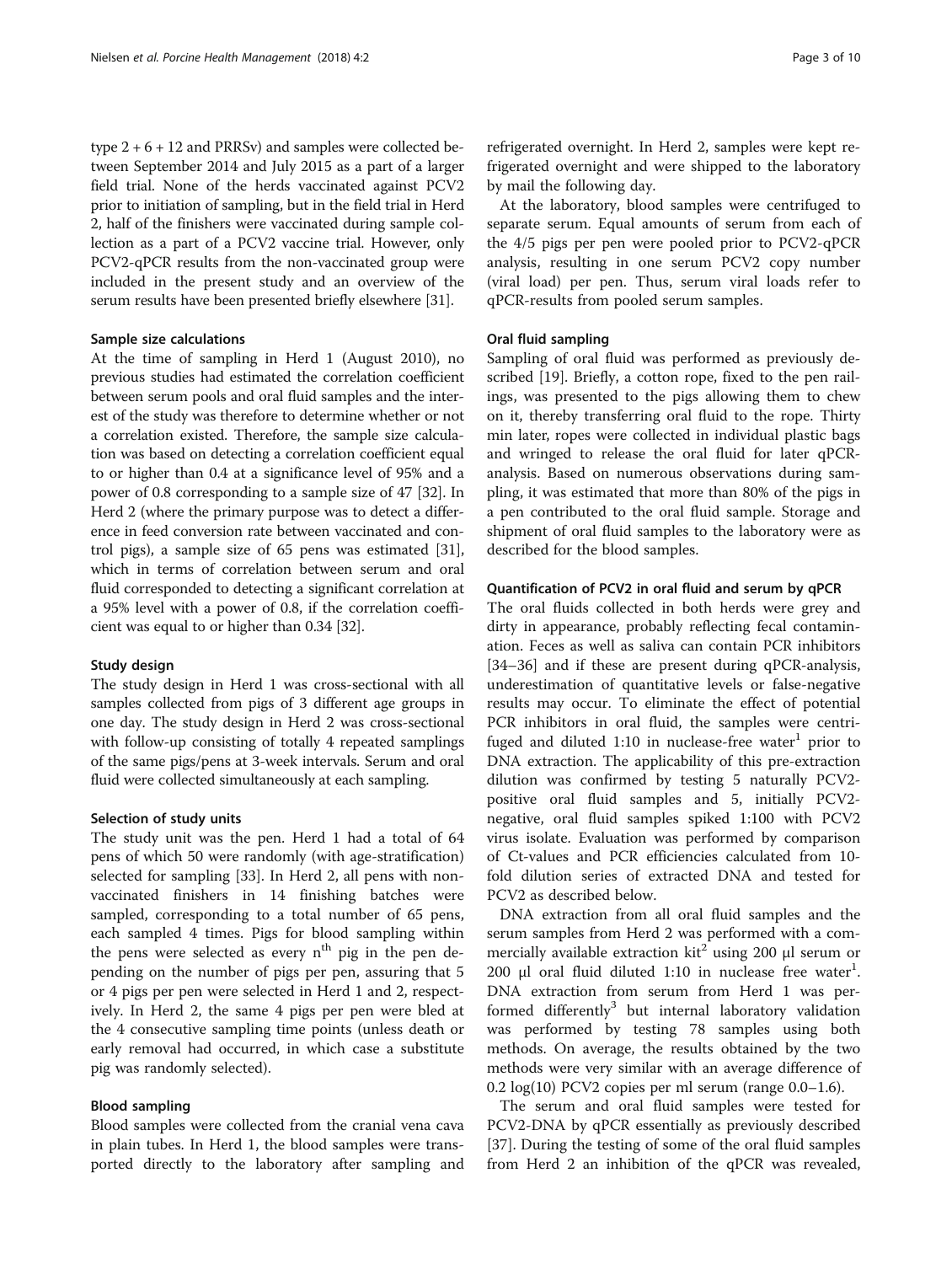probably due to a fava bean feed ingredient. Therefore, the DNA extracted from these samples were tested both undiluted and diluted 1:10 in nuclease-free water $1$  to avoid false negative test results. Oral fluid viral loads were subsequently corrected according to the extra dilutions. The qPCR-assay had a detection limit of  $10^3$  and a quantification range of  $3.3 \times 10^4 - 3.3 \times 10^9$  PCV2 copies per ml [\[37\]](#page-9-0). Because the oral fluid was diluted 10 times prior to DNA extraction, the minimum concentration that could be detected in the samples was 10 times higher for OF compared to serum  $(10^4$  versus  $10^3)$ . Samples were considered positive when the viral load was above the detection limit.

#### Statistical analyses

All PCV2 viral loads were analyzed on a log-transformed scale. Comparison of PCV2 viral loads in serum and oral fluid was made separately for Herd 1 and 2, and because the same pens were repeatedly sampled in Herd 2, and hence could not be considered independent, each sampling time point in Herd 2 was also analyzed separately. Viral loads below the assay detection limit were included in the statistical analyses with a value of 0, since the true distribution of these was unknown and excluding the observations would reduce the actual variation and thereby bias the results.

Descriptive statistics consisted of frequency distributions, graphical illustrations and summary statistics. Evaluation of agreement between serum and oral fluid PCV2 viral loads was done both on a dichotomous (PCV2-positive/negative) and a quantitative scale. On a dichotomous scale, the oral fluid cut-off value for obtaining the best agreement with a PCV2-positive serum result (above the test detection limit of 3 log(10) PCV2-copies per ml serum) was estimated by drawing a receiver operating characteristic (ROC)-curve for all possible oral fluid cut-off values against a serum value fixed at the assay detection limit. Best agreement was defined as the oral fluid cut-off value where relative sensitivity and relative specificity were maximized simultaneously. The terms 'relative sensitivity' and 'relative specificity' were used, since the serum result could not be considered 'gold standard' in the classical sense but rather a 'reference standard' (as in a study from 2003 [[38\]](#page-9-0)). All sample pairs (serum and oral fluid collected from the same pen) in Herd 1 and sample pairs from the first sampling in Herd 2 were used for this purpose, since only those included more than one PCV2-negative serum result. On a quantitative scale, the viral loads in serum and oral fluid were compared and the correlation coefficients estimated. Due to the non-normal distribution of serum and oral fluid PCV2 viral loads, nonparametric tests were used (paired Wilcoxon-test and Spearman's rank correlation test). All statistical analyses were performed in R [[39\]](#page-9-0) with a significance level set at 0.05. However, due to multiple comparisons, the significance level was adjusted by the Bonferroni method. Finally, in order to evaluate an eventual effect of the number of pigs per pen at sampling on the oral fluid viral loads, two linear regressions with oral fluid viral load as the outcome were performed, one for each herd. For Herd 1, serum pool viral load and number of pigs per pen were included as explanatory variables. For Herd 2, also sampling number and the interaction between pigs per pen at sampling and sampling number were included as additional explanatory variables. Model selection was based on a backwards elimination procedure, also with a significance level of 0.05 for keeping variables in the models. The final models´ distribution of residuals was assessed visually for normality.

# Results

In total, 310 serum and oral fluid sample pairs were collected. Of these, 50 sample pairs were from Herd 1 with 4–5 pigs bled per pen with a mean of 23 pigs per pen (range: 5–33) and 260 sample pairs (65 pens sampled 4 times) were from Herd 2 with 4 pigs bled per pen with a mean of 29 pigs per pen (range: 9–32). The number of pigs per pen reflects the maximum number of pigs contributing to the oral fluid sample.

# Agreement between serum pools and oral fluid for classification of pens into PCV2 positive/negative

Classification of sample pairs into PCV2 positive and PCV2 negative based on the test detection limit is shown in Table 1. In Herd 1, 80% of serum pools and 86% of oral fluid samples were PCV2 positive, whereas totally in Herd 2, 91% of serum pools and 100% of oral fluid samples were PCV2 positive. Of

Table 1 Distribution of serum and oral fluid samples below (negative) versus above (positive) the PCV2-qPCR test detection limit for finishing pigs in 2 herds

|                     |                 |            |          | Serum    |                |  |
|---------------------|-----------------|------------|----------|----------|----------------|--|
|                     | Sampling        |            |          | Positive | Negative       |  |
| Herd 1 ( $n = 50$ ) | 1               | Oral fluid | Positive | 39       | $\overline{4}$ |  |
|                     |                 |            | Negative | 1        | 6              |  |
| Herd 2 ( $n = 65$ ) | Oral fluid<br>1 |            | Positive | 43       | 22             |  |
|                     |                 |            | Negative | 0        | 0              |  |
|                     | 2               | Oral fluid | Positive | 65       | 0              |  |
|                     |                 |            | Negative | 0        | 0              |  |
|                     | 3               | Oral fluid | Positive | 64       | 1              |  |
|                     |                 |            | Negative | 0        | 0              |  |
|                     | 4               | Oral fluid | Positive | 65       | 0              |  |
|                     |                 |            | Negative | $\Omega$ | 0              |  |
| Total               |                 |            |          | 277      | 33             |  |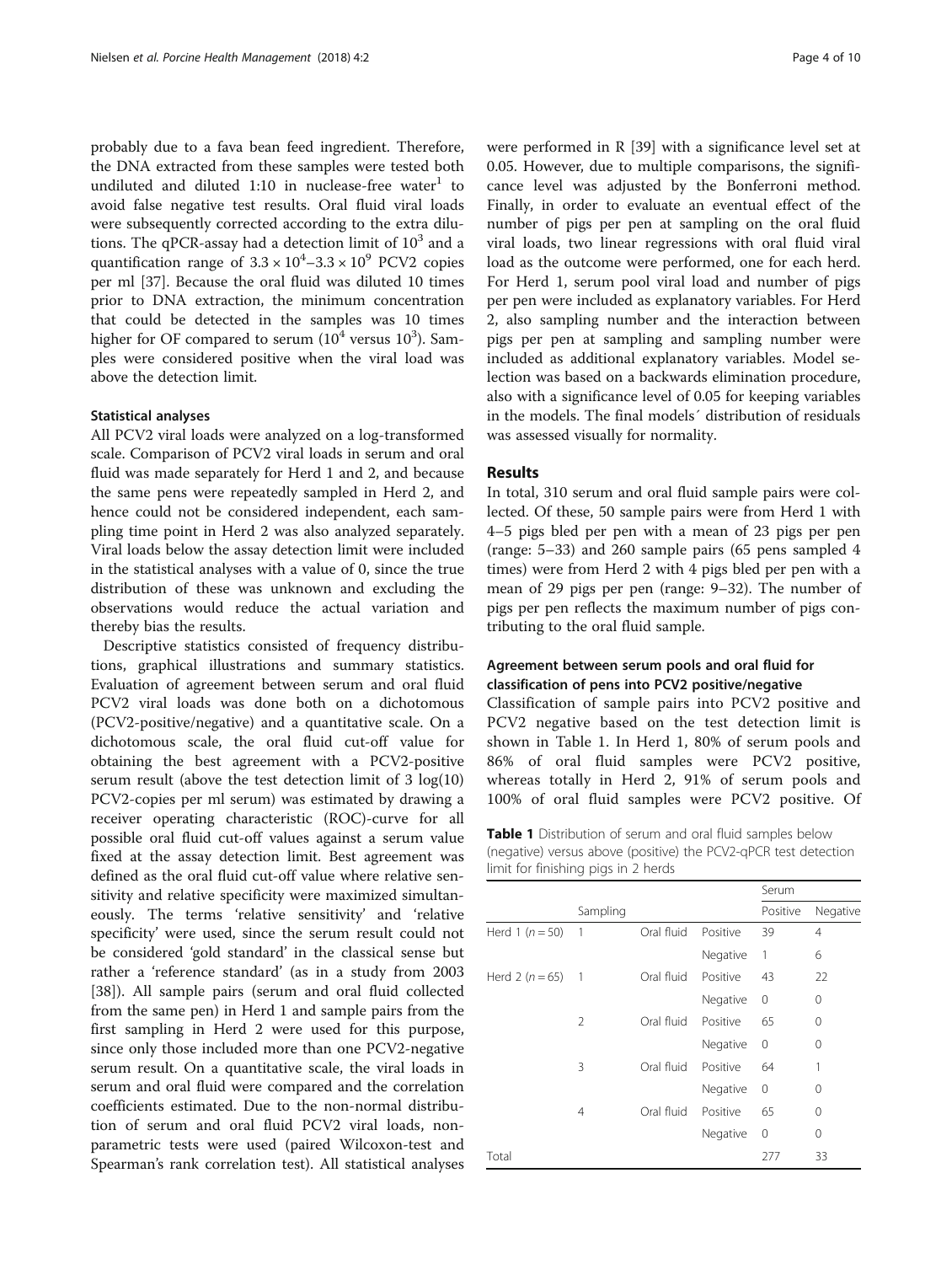the 23 negative serum pools in Herd 2, 22 were negative at the first sampling.

The 2 ROC-curves (one for Herd 1 and one for the first sampling in Herd 2) for evaluation of best agreement between serum and oral fluid concerning a PCV2 positive serum result are displayed in Fig. 1.The cut-off value for oral fluid associated with the best agreement with a PCV2-positive serum result was estimated to be 6.5 and 7.36 log(10) PCV2 copies per ml serum for Herd 1 and 2, respectively (Table [2](#page-5-0)).

### Comparison of serum and oral fluid PCV2 viral loads

Figure [2](#page-5-0) contains plots of the serum and oral fluid sample pairs from both herds at each sampling time point. As the sampling in Herd 2 was longitudinal, the evolution with time of serum and oral fluid viral loads are additionally shown in Figs. [3](#page-6-0) and [4](#page-6-0), respectively. Summary statistics of and estimated Spearman's correlation coefficients between sample pairs by herd and sampling time point are displayed in Table [3](#page-7-0). A pairwise comparison of the quantitative viral loads in serum and oral fluid showed a significantly higher number of PCV2 copies in oral fluid compared to serum for both herds and at all sampling time points. The overall mean differences between oral fluid and serum were 2.10  $log(10)$   $(1Q,3Q = 1.68, 2.63)$  and 1.83  $(1Q,3Q = 0.88, 2.11)$  for Herd 1 and 2, respectively. For Herd 1 and the first sampling in Herd 2, significant correlations between serum and oral fluid were found. However, no correlations were found for samplings 2, 3 and 4 in Herd 2.

Results from the linear regression models showed that oral fluid viral load was not significantly influenced by the number of pigs per pen when the viral load in serum (Herd 1 and 2) and sampling number (Herd 2) were also included in the models.



# **Discussion**

Overall, both herds had a widespread PCV2 infection with moderate viral loads resulting in relatively few serum pools and even fewer oral fluid samples being negative. A relatively small number of serum pools had viral loads above 7  $log(10)$ , which fits well with the observation that no clinical signs clearly related to PCV2 infection were present in either of the 2 herds. This, however, also implies that generalizing results to herds with high viral loads and/or clinical signs of PCV2 infection should be done with caution. Only one sample pair had a positive serum PCV2 result (5.59 log(10) PCV2 copies per ml serum) and a negative oral fluid PCV2 result, which may reflect that not all blood-sampled pigs chewed on the rope. The estimated contribution to the oral fluid sample of more than 80% of the pigs in a pen is supported by a study reporting that 94% of pigs in a pen (pen size: 17–24 pigs) had chewed on the presented rope after 30 min [[40](#page-9-0)].

As expected, a slightly higher proportion of oral fluid samples compared to serum were PCV2 positive which probably reflects that the likelihood of a positive result is higher when more animals are tested (4 or 5 pigs were bled versus up to 33 pigs contributing to the oral fluid sample). This is similar to previous findings concerning PCV2 [\[24](#page-8-0), [29](#page-8-0)] and more general findings reporting increasing herd sensitivities at increasing pool sizes [\[41](#page-9-0)]. Alternatively, contamination of the rope with PCV2 present in feces could also explain the difference, as a previous study has shown a higher proportion of positive rectal swabs compared to serum samples from individual animals [\[9](#page-8-0)]. In Herd 2, this difference in positive proportions was only evident at the first sampling with 66% positive serum pools versus 100% positive oral fluid samples, probably reflecting a lower within-pen prevalence of PCV2 compared to the subsequent samplings, when the infection may have spread. Based on simple sample size calculations, with a 95% probability of finding at least one positive animal, 4 negative samples can be achieved even with a 50% disease prevalence, whereas a sample size of 20 (approximation of the pigs sampled by oral fluid) would detect disease at a prevalence below 10% [\[42\]](#page-9-0). Consequently, the risk of overlooking a PCV2 infection, when the within-pen prevalence is low, seems increased if serum samples from a few pigs, instead of oral fluid samples from many pigs, are used.

The estimated oral fluid cut-offs for best agreement (the highest possible relative sensitivity and specificity) with a PCV2-positive serum pool were fairly similar for Herd 1 and 2 (first sampling) with 6.5 and 7.36 log(10) PCV2 copies per ml oral fluid, respectively. However, the oral fluid cut-off was determined with a higher accuracy in terms of relative sensitivity and specificity for Herd 1 than for Herd 2, probably due to the lower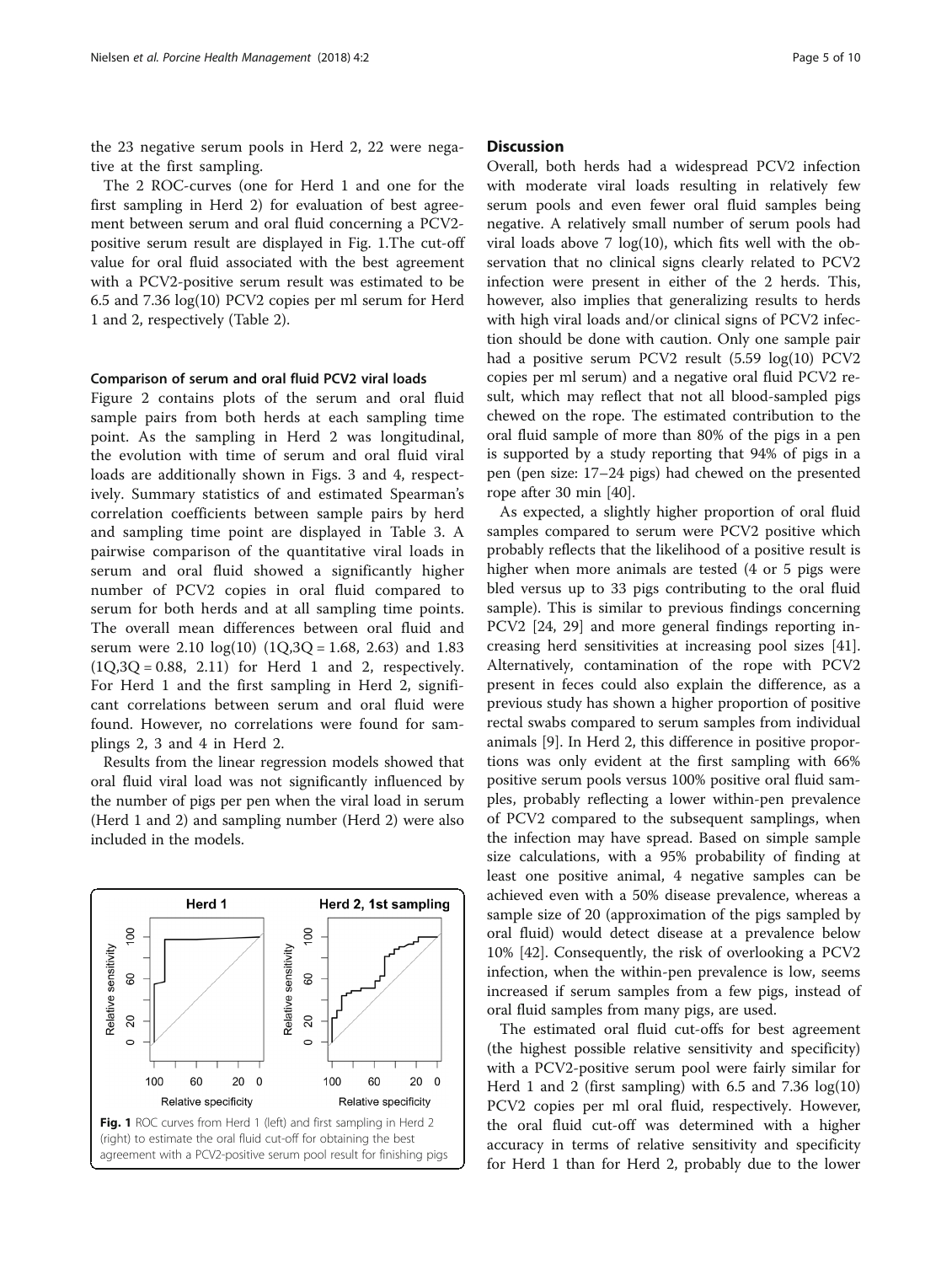| Best agreement          | Oral fluid cut-off (log(10)) | Relative sensitivity (95% C.I.) | Relative specificity (95% C.I.) | Area under curve (95% C.I.) |
|-------------------------|------------------------------|---------------------------------|---------------------------------|-----------------------------|
| Herd 1                  | 6.50                         | 0.98<br>(0.87;1.00)             | 0.90<br>(0.55;1.00)             | 0.941<br>(0.851;1.00)       |
| Herd 2,<br>1st sampling | 7.36                         | 0.58<br>(0.42; 0.73)            | 0.59<br>(0.36; 0.79)            | 0.7<br>(0.567; 0.833)       |

<span id="page-5-0"></span>**Table 2** Oral fluid cut-off value best agreeing with a PCV2-positive serum pool in finishers

variation between individual oral fluid results in Herd 1 compared to Herd 2 (first sampling) (see Fig. 2). This has previously been described as a well-known challenge in diagnostic test evaluation [\[43](#page-9-0)].

The viral loads in oral fluid were significantly higher compared to the matched serum pools. A difference of almost 2 log(10) PCV2 copies per ml sample was found in both herds, hence, substantially higher than the 1 log(10) reported by others [\[29, 30\]](#page-8-0). Whether this divergence is merely due to PCR-assay differences is unknown. As with the higher proportion of positives, a higher viral load in oral fluid was expected because far more pigs were sampled with oral fluid. Earlier studies

demonstrating a high variation of viral loads in serum between individual pigs within a group support this [\[18,](#page-8-0) [44](#page-9-0)]: In 10 animals in each of 5 different PMWS-negative farms, ranges between  $\langle 4 \rangle$  (detection limit) and 8.7 log(10) PCV2 copies per ml serum within the same farm and age group were found [\[18\]](#page-8-0). And in a vaccination trial, a mean level of 6.1 log(10) and a standard deviation of 1.7 log(10) PCV2 copies per ml serum in 8 PCV2-positive control pigs were reported [[44\]](#page-9-0). Consequently, the specific viral load found in a positive serum pool is prone to vary greatly, being very dependent upon which pigs happen to be selected for blood sampling as opposed to oral fluid sampling that includes nearly all pigs in a pen. The results

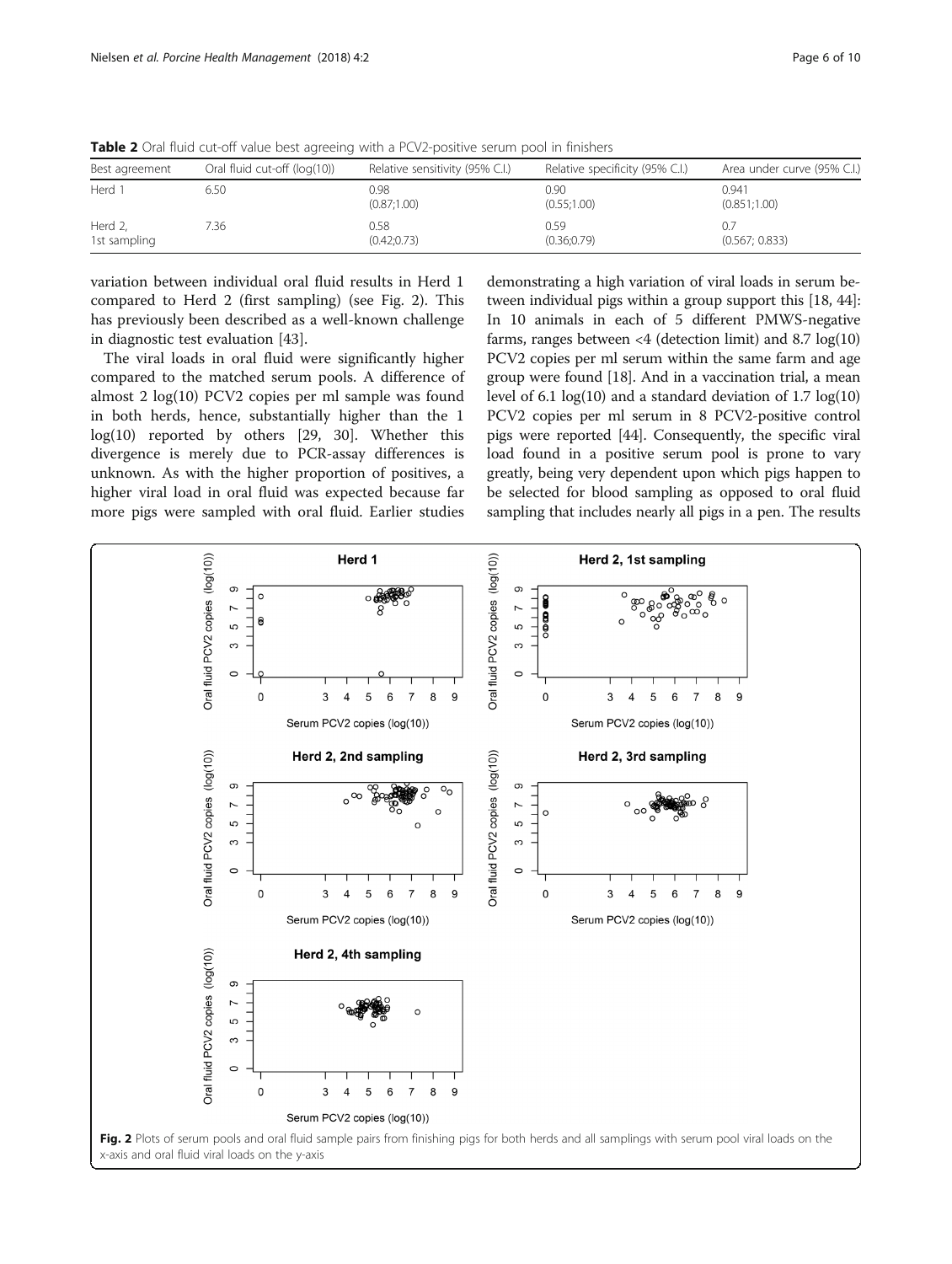<span id="page-6-0"></span>

from Herd 2 nicely demonstrate this when comparing Figs. 3 and 4 which show the evolution with time. Here, a higher variation between individual-pen serum viral loads compared to individual-pen oral fluid viral loads is generally seen.

Secondly, higher PCV2 viral loads may be present in oral fluid compared to the viral loads found in serum. Previous comparisons of serum and oral/tonsillar swabs found either no difference concerning prevalence of PCV2 positives [\[6,](#page-8-0) [45](#page-9-0)] and viral loads [[6](#page-8-0), [7](#page-8-0)] or a higher prevalence [\[7](#page-8-0)] and higher viral loads [[45](#page-9-0)] in oral/tonsillar swabs compared to serum. Furthermore, in Herd 1, 2 pens contained only 5 pigs resulting in 100% of pigs being blood sampled. Still, the oral fluid PCV2 viral loads were higher than the serum viral loads with 8.07 and 7.03 log(10) in oral fluid versus 6.12 and 5.57 log(10) in serum.

A significant correlation between serum and oral fluid viral loads was found for Herd 1 and the first sampling in Herd 2, whereas no significant correlations were found for samplings 2, 3 and 4 in Herd 2. For Herd 1, the estimated correlation coefficient of 0.69 was comparable to the 0.76 and 0.78 previously reported [[24, 29](#page-8-0)]. However, of these previously reported correlation coefficients, only the coefficient of 0.78 was found to be significant [\[24\]](#page-8-0). This was based on 18 pens sampled 5 consecutive times thus challenging the assumption of independency between observations and an analysis of time points individually, as in the current study, might have given a different result.

For the first sampling in Herd 2, the correlation coefficient, even though significant, was only estimated to 0.39, which may be due to the high number of negative serum pools. For samplings 2, 3 and 4 in Herd 2, no statistically significant correlations were found between serum pools and oral fluid. A higher proportion of pigs in the pen were blood sampled in Herd  $1 (\sim 20\%)$ compared to Herd 2 ( $\sim$ 14%), which would seem like a plausible explanation, but the results from the linear regression models showed that the number of pigs per pen at sampling did not influence the oral fluid viral load when the serum viral load (Herd 1 and 2) and sampling number (Herd 2) were accounted for. Another explanation could be the higher variation in positive serum viral loads for all samplings in Herd 2 compared to Herd

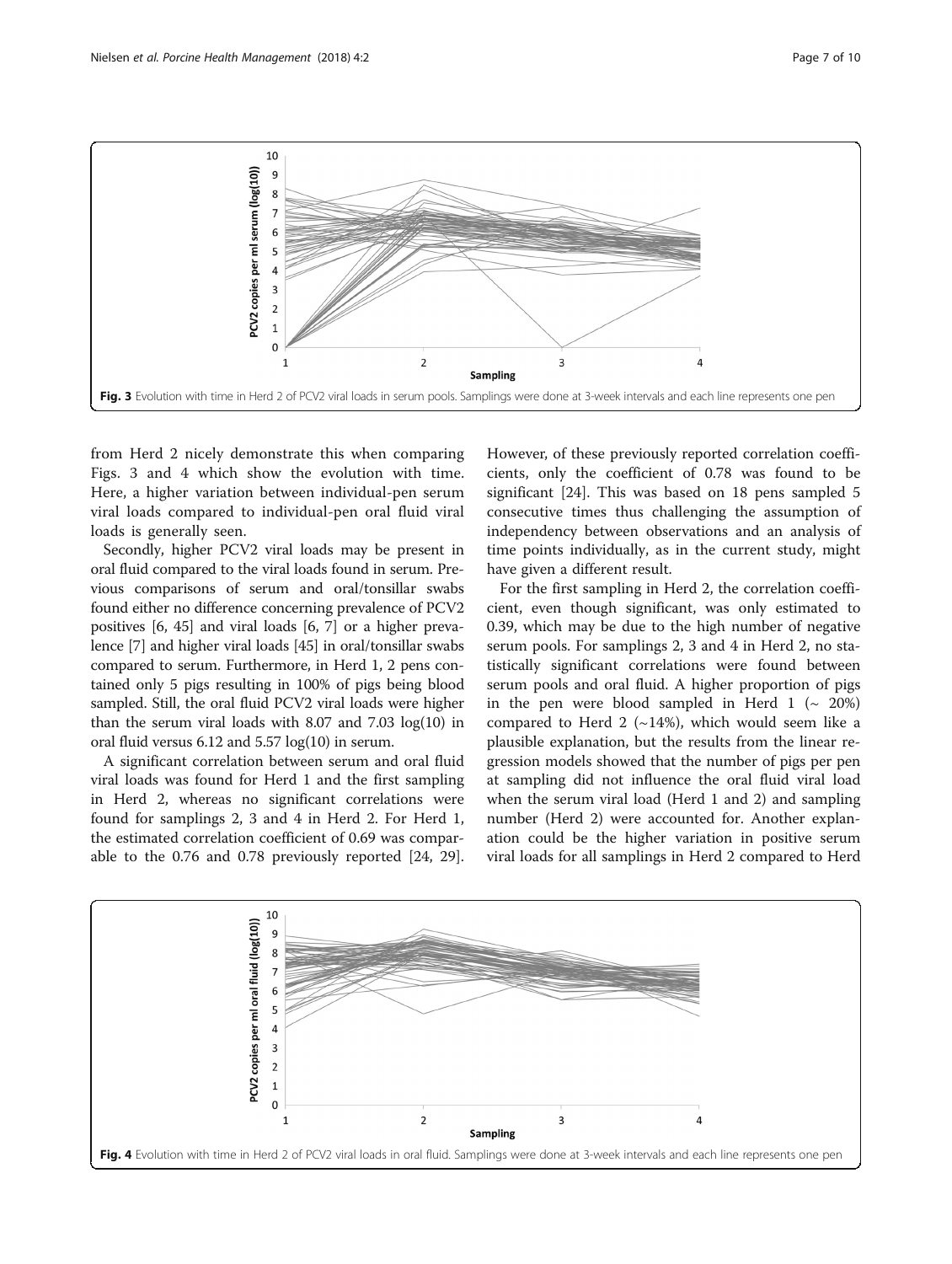| PCV2 viral load | Sampling no.   | Sample type        | Mean | Median | Standard deviation | Min     | Max  | Wilcoxon<br>$(p$ -value $)^c$ | Spearman's correlation |                         |
|-----------------|----------------|--------------------|------|--------|--------------------|---------|------|-------------------------------|------------------------|-------------------------|
|                 |                |                    |      |        |                    |         |      |                               | ρ                      | $p$ -value <sup>c</sup> |
| Herd 1          |                | Serum <sup>a</sup> | 4.82 | 5.86   | 2.47               | 0       | 6.97 | < 0.001                       | 0.69                   | < 0.001                 |
| $(n = 50)$      |                | OF <sup>b</sup>    | 6.92 | 8.13   | 2.92               | 0       | 8.99 |                               |                        |                         |
| Herd 2          |                | Serum              | 3.89 | 4.99   | 2.96               | 0       | 8.29 | < 0.001                       | 0.39                   | 0.001                   |
| $(n = 65)$      |                | OF                 | 7.09 | 7.37   | 1.07               | 4.1     | 8.89 |                               |                        |                         |
|                 | $\overline{2}$ | Serum              | 6.43 | 6.51   | 0.86               | 3.96    | 8.76 | < 0.001                       | 0.14                   | 0.278                   |
|                 |                | OF                 | 7.98 | 8.03   | 0.73               | 4.80    | 9.26 |                               |                        |                         |
|                 | 3              | Serum              | 5.69 | 5.79   | 0.96               | $\circ$ | 7.43 | < 0.001                       | 0.04                   | 0.725                   |
|                 |                | OF                 | 6.97 | 7.03   | 0.51               | 5.56    | 8.13 |                               |                        |                         |
|                 | $\overline{4}$ | Serum              | 5.09 | 5.19   | 0.56               | 3.74    | 7.28 | < 0.001                       | 0.08                   | 0.524                   |
|                 |                | OF                 | 6.37 | 6.37   | 0.51               | 4.67    | 7.43 |                               |                        |                         |

<span id="page-7-0"></span>Table 3 Summary statistics of PCV2 viral loads and estimated Spearman's correlation coefficients (ρ) between oral fluid and serum pools from two finishing herds

<sup>a</sup>Serum = serum pool, <sup>b</sup>OF = oral fluid, <sup>c</sup>significance level is 0.005 due to Bonferroni correction

1 (Fig. [2](#page-5-0)) which could reduce the likelihood of finding a significant correlation between serum and oral fluid, if it existed. Nevertheless, with the datasets included in this study, a cut-off for oral fluid corresponding to the established cut-off regarding clinical signs for serum of 7 log(10) PCV2 copies per ml serum [[8](#page-8-0)–[10\]](#page-8-0) could not be determined.

# Conclusions

In conclusion, a slightly higher proportion of PCV2 positive pens and higher viral loads were found with oral fluid as sample material compared to serum pools. Furthermore, oral fluid seemed to detect a PCV2 infection earlier with viral loads as high as  $7 \log(10)$  being associated with a negative serum pool for the same pen. Nevertheless, a statistically significant correlation between serum pools and oral fluid samples could not be found for all sampling time points, probably due to a high within-pen variation in individual pig viral load becoming very evident in serum pools including only four or five pigs in a pen of around 30. Hence, from a practitioner's point of view, oral fluid might be better suited to identify presence or not of the pathogen than to determine the specific viral load.

# **Endnotes**

<sup>1</sup>UltraPure™ DNase/RNase-Free Distilled Water, Invitrogen, Nærum, Denmark. <sup>2</sup>

QIAamp DNA Mini Kit automated on QIAcube extraction robot, QIAGEN, Copenhagen, Denmark. <sup>3</sup>

QIAsymphony Virus/Bacteria Mini Kit, protocol Pathogen complex 200 without IC V2, with elution in 110 μl elution buffer, automated on QIASymphony extraction robot, QIAGEN, Copenhagen, Denmark.

#### Acknowledgements

The authors would like to thank herd owners for hospitality and cooperation, veterinary students (Berit Rasmussen, Thomas Kusk, Martin Rasmussen, Christian Bonnerup Møller, Emil Hjerrild, Simon Smed Sørensen), Lise Kirstine Kvisgaard, Jesper Schak Krog, Bjarne Ellegaard, Anette Rasmussen, Susanne Gram, Torben Adel Larsen and Karsten Nielsen for practical help on the farms, veterinarians Erik Dam Sørensen and Andreas Birch for establishing contact to trial farms and Matthew James Denwood and Søren Saxmose Nielsen for input regarding statistics. Furthermore, the authors would like to thank Peter Astrup and Bjarne Ellegaard for general discussions during the study. Finally, Rika Jolie is thanked for proof-reading.

## Funding

This work was economically supported by the Danish Agency for Science Technology and Innovation [case number 0604-02976B] and MSD Animal Health, Denmark. The funders did not try to inflict any bias regarding the design, conduction, statistical evaluation or interpretation of the study or the study results.

#### Availability of data and materials

The datasets used and analyzed during the current study are available from the corresponding author on reasonable request.

#### Authors' contributions

Conception of the study: GBN, JPN, JH, SCL, LEL, CSK, KSP, HS, CKH, HH. Design of the study: GBN, JPN, JH, SCL, HH. Acquisition and analysis of data: GBN and SCL. Interpretation of data: GBN, JPN, JH, LEL, CSK, KSP, HH. Drafting the manuscript: GBN, JPN, JH, LEL, CKH, HH. All authors read, critically revised and approved the final manuscript.

#### Ethics approval and consent to participate

Permission to conduct the field trial in Herd 2 was received from the Danish Health and Medicines Authority (License no. 2014022507) and a written consent was obtained from the herd owner.

#### Consent for publication

Not applicable.

#### Competing interests

At the time of submission of this article, John Haugegaard and the corresponding author are employed by MSD Animal Health, Denmark, the company partly sponsoring this work as mentioned above. However, the employment did not inflict any bias regarding the study and the work was conducted during the corresponding author's enrolment as Industrial PhD student at the University of Copenhagen.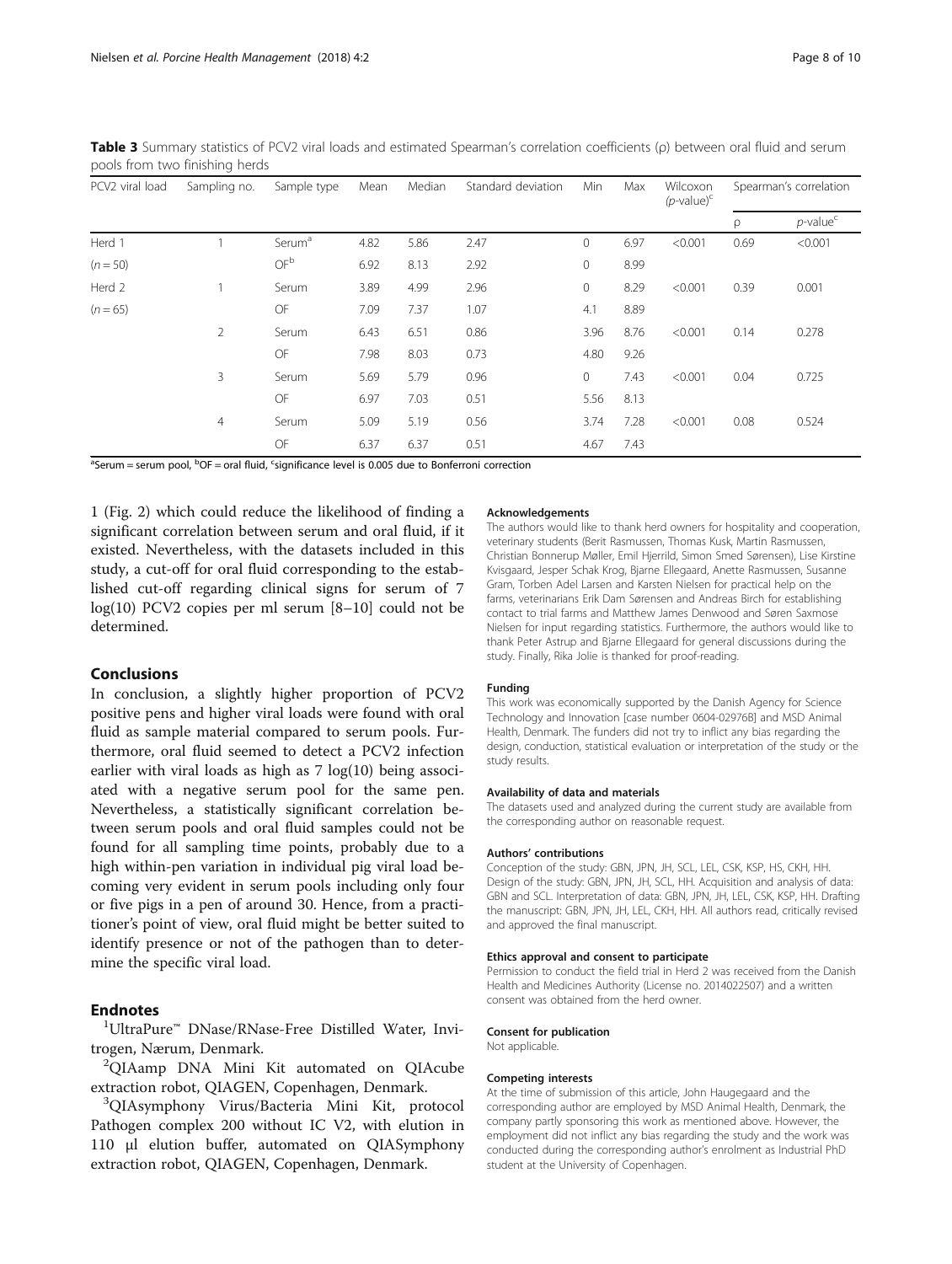# <span id="page-8-0"></span>Publisher's Note

Springer Nature remains neutral with regard to jurisdictional claims in published maps and institutional affiliations.

#### Author details

<sup>1</sup>MSD Animal Health Nordic, Havneholmen 25, 1561 Copenhagen V, Denmark. <sup>2</sup>Department of Veterinary and Animal Sciences, University of Copenhagen, Grønnegårdsvej 2+8, 1870 Frederiksberg C, Denmark. <sup>3</sup>Porcus Veterinary Pig Practice, Ørbækvej 276, 5220 Odense, SØ, Denmark. <sup>4</sup>National Veterinary Institute, Henrik Dams Allé, Bygning 205B, 2800 Kgs. Lyngby, Denmark. <sup>5</sup>SEGES Pig Research Centre, Vinkelvej 11, 8620 Kjellerup, Denmark.<br><sup>6</sup>Øsvet A/S. Køberupvej 33, 4700 Næstved, Denmark. <sup>6</sup>Ø-vet A/S, Køberupvej 33, 4700 Næstved, Denmark.

#### Received: 14 September 2017 Accepted: 5 January 2018 Published online: 01 February 2018

#### References

- 1. Patterson AR, Opriessnig T. Epidemiology and horizontal transmission of porcine circovirus type 2 (PCV2). Anim Health Res Rev. 2010;11(2):217–34.
- 2. Rose N, Opriessnig T, Grasland B, Jestin A. Epidemiology and transmission of porcine circovirus type 2 (PCV2). Virus Res. 2012;164:78–89.
- 3. Grau-Roma L, Fraile L, Segales J. Recent advances in the epidemiology, diagnosis and control of diseases caused by porcine circovirus type 2. Vet J. 2011;187:23–32.
- 4. Tomas A, Fernandes LT, Valero O, Segales J. A meta-analysis on experimental infections with porcine circovirus type 2 (PCV2). Vet Microbiol. 2008;132:260–73.
- 5. Harding JCS, Baker CD, Tumber A, McIntosh KA, Parker SE, Middleton DM, Hill JE, Ellis JA, Krakowka S. Porcine circovirus-2 DNA concentration distinguishes wasting from nonwasting pigs and is correlated with lesion distribution, severity and nucleocapsid staining intensity. J Vet Diagn Investig. 2008;20:274–82.
- 6. Patterson AR, Ramamoorthy S, Madson DM, Meng XJ, Halbur PG, Opriessnig T. Shedding and infection dynamics of porcine circovirus type 2 (PCV2) after experimental infection. Vet Microbiol. 2011;149:91–8.
- Segales J, Calsamiglia M, Olvera A, Sibila M, Badiella L, Domingo M. Quantification of porcine circovirus type 2 (PCV2) DNA in serum and tonsillar, nasal, tracheo-bronchial, urinary and faecal swabs of pigs with and without postweaning multisystemic wasting syndrome (PMWS). Vet Microbiol. 2005;111:223–9.
- 8. Brunborg IM, Moldal T, Jonassen CM. Quantitation of porcine circovirus type 2 isolated from serum/plasma and tissue samples of healthy pigs and pigs with postweaning multisystemic wasting syndrome using a TaqMan-based real-time PCR. J Virol Methods. 2004;22:171–8.
- 9. Grau-Roma L, Hjulsager CK, Sibila M, Kristensen CS, López-Soria S, Enøe C, Casal J, Bøtner A, Nofrarías M, Bille-Hansen V, Fraile L, Baekbo P, Segalés J, Larsen LE. Infection, excretion and seroconversion dynamics of porcine circovirus type 2 (PCV2) in pigs from post-weaning multisystemic wasting syndrome (PMWS) affected farms in Spain and Denmark. Vet Microbiol. 2009;135:272–82.
- 10. Olvera A, Sibila M, Calsamiglia M, Segales J, Domingo M. Comparison of porcine circovirus type 2 load in serum quantified by a real time PCR in postweaning multisystemic wasting syndrome and porcine dermatitis and nephropathy syndrome naturally affected pigs. J Virol Methods. 2004;117:75–80.
- 11. Segales J. Porcine circovirus type 2 (PCV2) infections: clinical signs, pathology and laboratory diagnosis. Virus Res. 2012;164:10–9.
- 12. López-Soria S, Sibila M, Nofrarías M, Calsamiglia M, Manzanilla EG, Ramírez-Mendoza H, Mínguez A, Serrano JM, Marín O, Joisel F, Charreyre C, Segalés J. Effect of porcine circovirus type 2 (PCV2) load in serum on average daily weight gain during the postweaning period. Vet Microbiol. 2014;174:296–301.
- 13. Fort M, Sibila M, Perez-Martin E, Nofrarias M, Mateu E, Segales J. One dose of a porcine circovirus 2 (PCV2) sub-unit vaccine administered to 3-weekold conventional piglets elicits cell-mediated immunity and significantly reduces PCV2 viremia in an experimental model. Vaccine. 2009;27:4031–7.
- 14. Fraile L, Sibila M, Nofraríaz M, López-Jimenez R, Huerta E, Llorens A, López-Soria S, Pérez D, Segalés J. Effect of sow and piglet porcine circovirus type 2 (PCV2) vaccination on piglet mortality, viraemia, antibody titre and production parameters. Vet Microbiol. 2012;161:229–34.
- 15. Kixmöller M, Ritzmann M, Eddicks m, Saalmüller A, Elbers K, Fachinger V. Reduction of PMWS-associated clinical signs and co-infections by vaccination against PCV2. Vaccine. 2008;26:3443–51.
- 16. Kristensen CS, Baadsgaard NP, Toft N. A meta-analysis comparing the effect of PCV2 vaccines on average daily weight gain and mortality rate in pigs from weaning to slaughter. Prev Vet Med. 2011;98:250–8.
- 17. Segales J, Urniza A, Alegre A, Bru T, Crisci E, Nofrarias M, Lopez-Soria S, Balasch M, Sibila M, Xu Z, Chu H-J, Fraile L, Plana-Duran J. A genetically engineered chimeric vaccine against porcine circovirus type 2 (PCV2) improves clinical, pathological and virological outcomes in postweaning multisystemic wasting syndrome affected farms. Vaccine. 2009;27:7313–21.
- 18. Cortey M, Napp S, Alba A, Pileri E, Grau-Roma L, Sibila M, Segalés J. Theoretical and experimental approaches to estimate the usefulness of pooled serum samples for the diagnosis of postweaning multisystemic wasting syndrome. J Vet Diagn Investig. 2011;23:233–40.
- 19. Prickett JR, Wonil K, Simer R, Yoon KJ, Zimmerman J. Oral-fluid samples for surveillance of commercial growing pigs for porcine reproductive and respiratory syndrome virus and porcine circovirus type 2 infections. J Swine Health Prod. 2008;16(2):86–91.
- 20. Prickett J, Simer R, Christopher-Hennings J, Yoon K-J, Evans RB, Zimmerman JJ. Detection of porcine reproductive and respiratory syndrome virus infection in porcine oral fluid samples: a longitudinal study under experimental conditions. J Vet Diagn Investig. 2008;20:156–63.
- 21. Costa G, Oliveira S, Torrison J. Detection of Actinobacillus pleuropneumoniae in oral-fluid samples obtained from experimentally infected pigs. J Swine Health Prod. 2012;20(2):78–81.
- 22. Decorte I, Steensels M, Lambrecht B, Cay AB, Regge ND. Detection and isolation of swine influenza A virus in spiked oral fluid and samples from individually housed, experimentally infected pigs: Potential role of porcine oral fluid in active Influenza A virus surveillance in swine. PLoS ONE. 2015; 10(10):e0139586.
- 23. Grau FR, Schroeder ME, Mulhern EL, MT MI, Bounpheng MA. Detection of African swine fever, classical swine fever and foot-and-mouth disease viruses in swine oral fluids by multiplex reverse transcription real-time polymerase chain reaction. J Vet Diagn Investig. 2015;27(2):140–9.
- 24. Kim W-I. Application of oral fluid sample to monitor porcine circovirus-2 infection in pig farms. J Vet Clin. 2010;27(6):704–12.
- 25. Prickett JR, Johnson J, Murtaugh MP, Puvanendiran S, Wang C, Zimmerman JJ, Opriessnig T. Prolonged detection of PCV2 and anti-PCV2 antibody in oral fluids following experimental inoculation. Transboundary Emerging Dis. 2011;58:121–7.
- 26. Ramirez A, Wang C, Prickett JR, Pogranichniy R, Yoon K-J, Main R, Johnson JK, Rademacher C, Hoogland M, Hoffmann P, Kurtz A, Kurtz E, Zimmerman J. Efficient surveillance of pig populations using oral fluids. Prev Vet Med. 2012;104:292–300.
- 27. Van Cuong N, Carrique-Mas J, Thu HTV, Hien ND, Hoa NT, Nguyet LA, Anh PH, Bryant JE. Serological and virological surveillance for porcine reproductive and respiratory syndrome virus, porcine circovirus type 2 and influenza a viruses among smallholder swine farms of the Mekong Delta, Vietnam J Swine Health Prod 2014;22(5):224–231.
- 28. Opriessnig T, Prickett JR, Madson DM, Shen H-G, Juhan NM, Pogranichniy RM, Meng X-J, Halbur PG. Porcine circovirus type 2 (PCV2)-infection and reinoculation with homologous or heterologous strains: virological, serological, pathological and clinical effects in growing pigs. Vet Res. 2010;41:31.
- 29. Oliver-Ferrando S, Segales J, López-Soria S, Callén A, Merdy O, Joisel F, Sibila M. Evaluation of natural porcine circovirus type 2 (PCV2) subclinical infection and seroconversion dynamics in piglets vaccinated at different ages. Vet Res. 2016;47:121.
- 30. Steinrigl A, Revilla-Fernández S, Schmoll F, Sattler T. Detection of porcine reproductive and respiratory syndrome virus and porcine circovirus type 2 in blood and oral fluid collected with GenoTube swabs. Berl Münch Tierärztl Wochenschr. 2016;129:437–43.
- 31. Nielsen GB, Nielsen JP, Haugegaard J, Denwood MJ, Houe H. Effect of vaccination against sub-clinical porcine circovirus type 2 infection in a highhealth finishing pig herd: a randomised clinical field trial. Prev Vet Med. 2017;141:14–21.
- 32. Hulley SB, Cummings SR, Browner WS, Grady D, Newman TB. Designing clinical research: an epidemiologic approach. 4th edition, Philadelphia, PA: Lippincott Williams & Wilkins; 2013;Appendix 6C:79. Found at. [www.sample](http://www.sample-size.net)[size.net](http://www.sample-size.net)